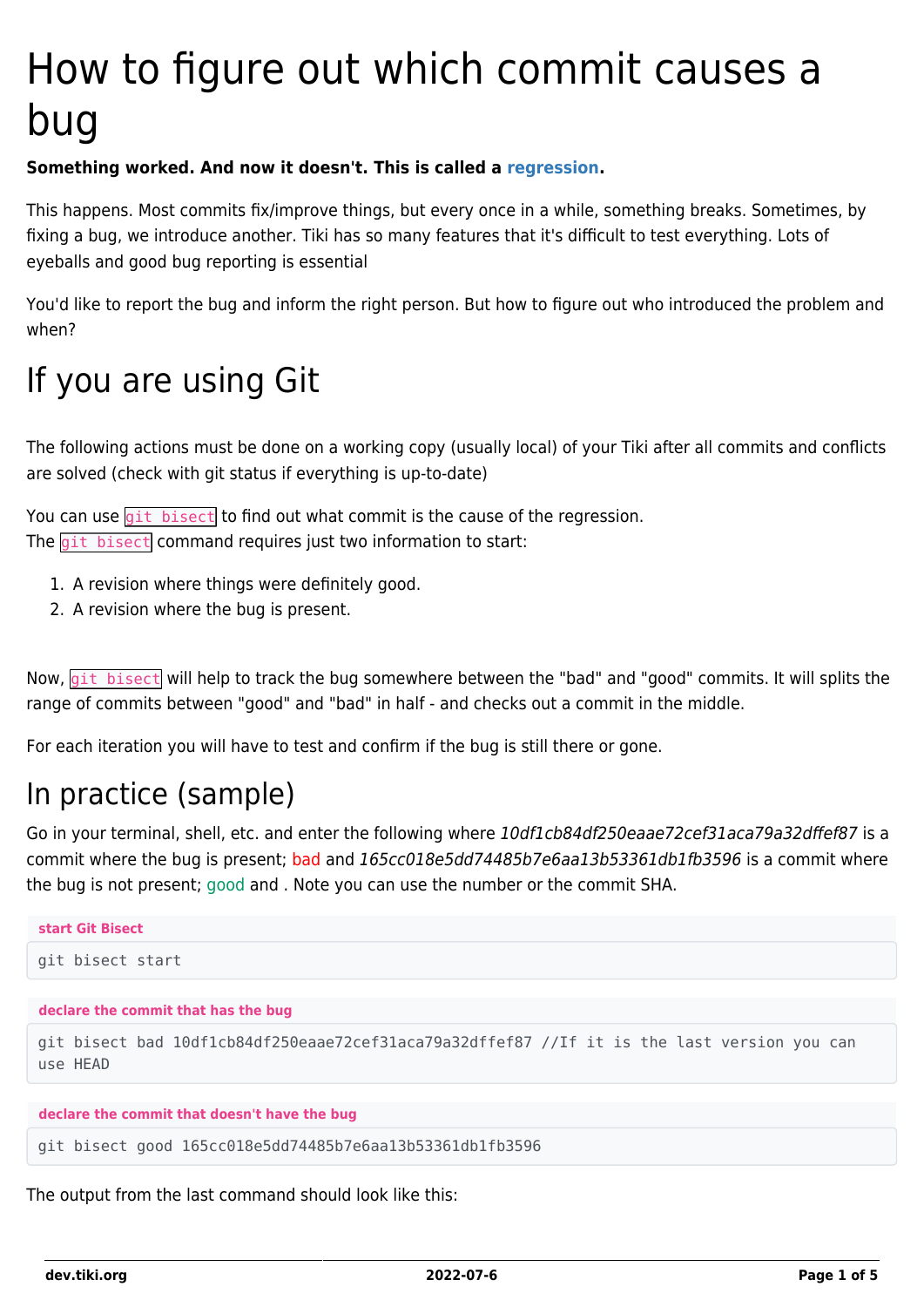```
Bisecting: 3 revisions left to test after this (roughly 2 steps)
[e0375ad20652b1c5974a634809b269d68d6902a5] [FIX] bs4: Use btn-secondary for tracker item
preview buttons, and btn-link for cancel/close like wiki page edit. (missed from 390f4082,
thanks @Jyhem
```
#### Now you need to go back to you browser and check if, using this version, the bug is there or not. If it is there continue tracking using

| continue the search |  |
|---------------------|--|
| git bisect bad      |  |

If the bug is not there continue tracing using

| continue the search |  |
|---------------------|--|
| git bisect good     |  |

It will repeat the process (splitting commits in half and on) until you are able to successfully singled out the bad commit!

Once it is done don't forget to reset your working copy

**stop Git Bisect and reset** git bisect reset

The output should be something like that:

Previous HEAD position was e0375ad206 [FIX] bs4: Use btn-secondary for tracker item preview buttons, and btn-link for cancel/close like wiki page edit. (missed from 390f4082, thanks @Jyhem) Switched to branch 'bernardsfez\_23x' Your branch is up to date with 'origin/bernardsfez\_23x'.

### If you are using SVN

**Please note: SVN updates (for all versions of Tiki) will stop in January 2023 when [Tiki18](http://doc.tiki.org/Tiki18) reaches end of life, so you should get your updates from Git**

You can use [SVN-bisect](https://github.com/Infinoid/svn-bisect/) or the manual procedure below. (Could<http://code.google.com/p/phpsvnclient/> be used as well?)

- 1. You should subscribe to [SVN mailing list](https://dev.tiki.org/SVN-Mailing-List) to be informed of all fixes and to search in your mail client
	- This is a high-volume list so you may want to put a filter to store messages in a directory
- 2. [Get Tiki via SVN](https://dev.tiki.org/Get-code) (choose your branch)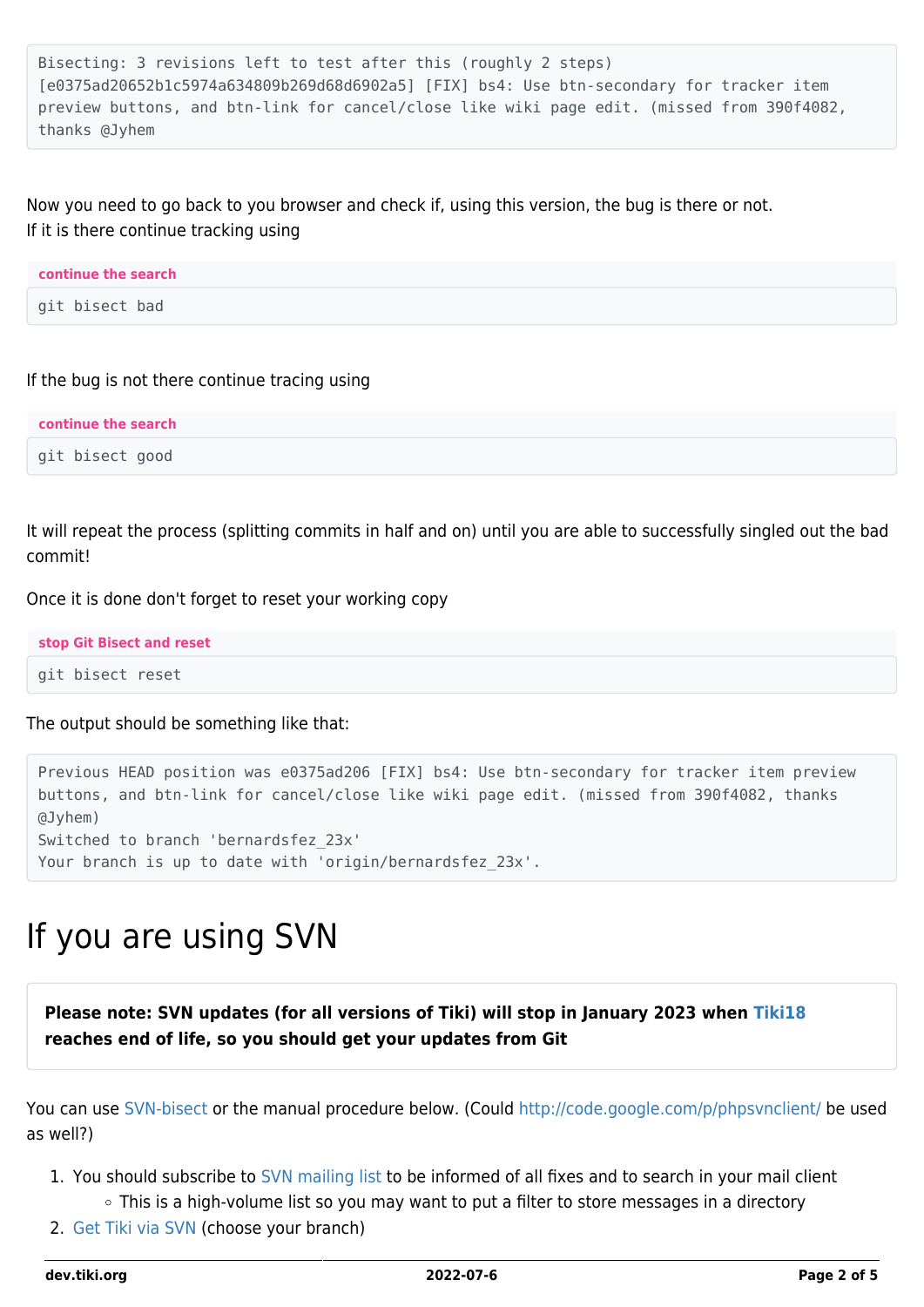#### 3. Check your version number.

```
svn info
$ svn info
Path: .
url: http://svn.code.sf.net/p/tikiwiki/code/branches/7.x
Repository Root: http://svn.code.sf.net/p/tikiwiki/code/
Repository UUID: b456876b-0849-0410-b77d-98878d47e9d5
Revision: 34719
Node Kind: directory
Schedule: normal
Last Changed Author: jonnybradley
Last Changed Rev: 34716
Last Changed Date: 2011-05-31 10:42:10 -0700 (Tue, 31 May 2011)
```
4. Update SVN to a specific revision which you know works.

To update your source to a specific revision, use:

```
Updating to revision 34715
[demotw@alpha 7x]$ svn update -r 34715
U lib/categories/categlib.php
U templates/categobjects title.tpl
U templates/categobjects.tpl
Fetching external item into 'lib/adodb'
Updated external to revision 34668.
Fetching external item into 'lib/smarty'
Updated external to revision 34668.
Fetching external item into 'lib/jscalendar'
Updated external to revision 34668.
Fetching external item into 'lib/htmlpurifier'
Updated external to revision 34668.
Fetching external item into 'lib/pclzip'
Updated external to revision 34668.
Fetching external item into 'lib/jquery'
Fetching external item into 'lib/jquery/jquery.s5'
Updated external to revision 41.
Fetching external item into 'lib/jquery/jquery.sheet'
Fetching external item into 'lib/jquery/jquery.sheet/jquery-ui/ui'
Updated external to revision 4075.
Fetching external item into 'lib/jquery/jquery.sheet/jquery-ui/theme'
Updated external to revision 4075.
```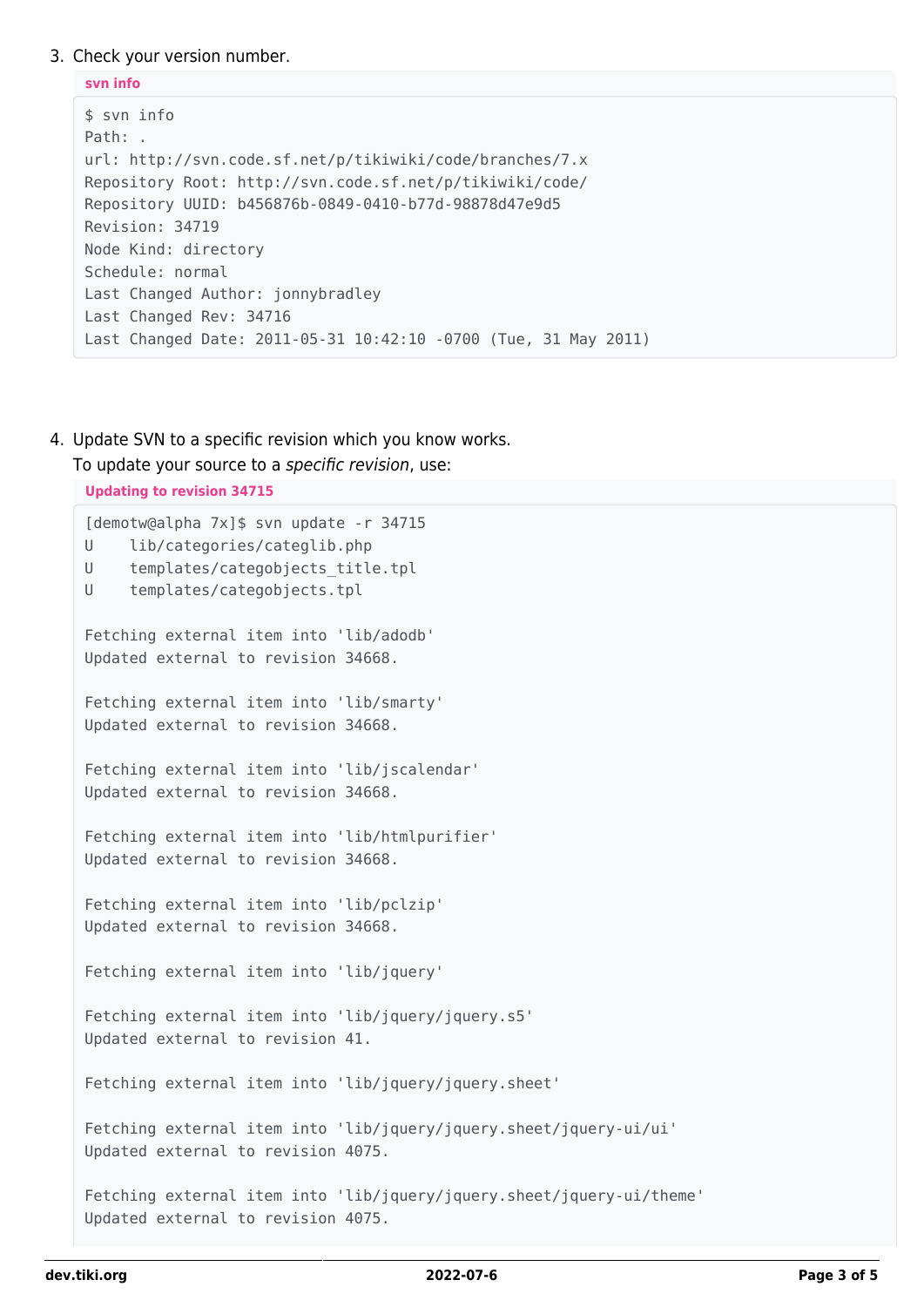```
Updated to revision 405.
Updated to revision 34668.
Fetching external item into 'lib/phpcas'
Updated external to revision 23921.
Fetching external item into 'lib/ezcomponents'
Updated external to revision 34668.
Fetching external item into 'lib/ckeditor'
Updated external to revision 34668.
Fetching external item into 'lib/codemirror'
Updated external to revision 34668.
Fetching external item into 'lib/svg-edit'
Updated external to revision 2034.
Fetching external item into 'lib/mobileesp'
Updated external to revision 34668.
Fetching external item into 'lib/html5shim'
Updated external to revision 34668.
Fetching external item into 'lib/pear/Text'
Updated external to revision 34720.
Fetching external item into 'lib/core/Zend'
Updated external to revision 24101.
Updated to revision 34715.
[demotw@alpha 7x]$
```
- 5. Clear all caches by visiting tiki-admin\_system.php?do=all
- 6. Test to confirm the bug is not present
- 7. Update SVN to a specific revision which you know doesn't work.
- 8. Test to confirm the bug is present
- 9. Repeat by changing revision number back & forth until you can pinpoint the revision which introduces the issue.

**Since you may have quite a few trial and errors, you may want to ignore externals, but an issue can be caused by an external...**

```
svn update --ignore-externals -r 34750
```
\* externals causing regressions should be gradually minimized as we tie our externals to specific stable versions

10. Reply to the message on the [SVN mailing list](https://dev.tiki.org/SVN-Mailing-List) to specify what issue this commit is introducing.